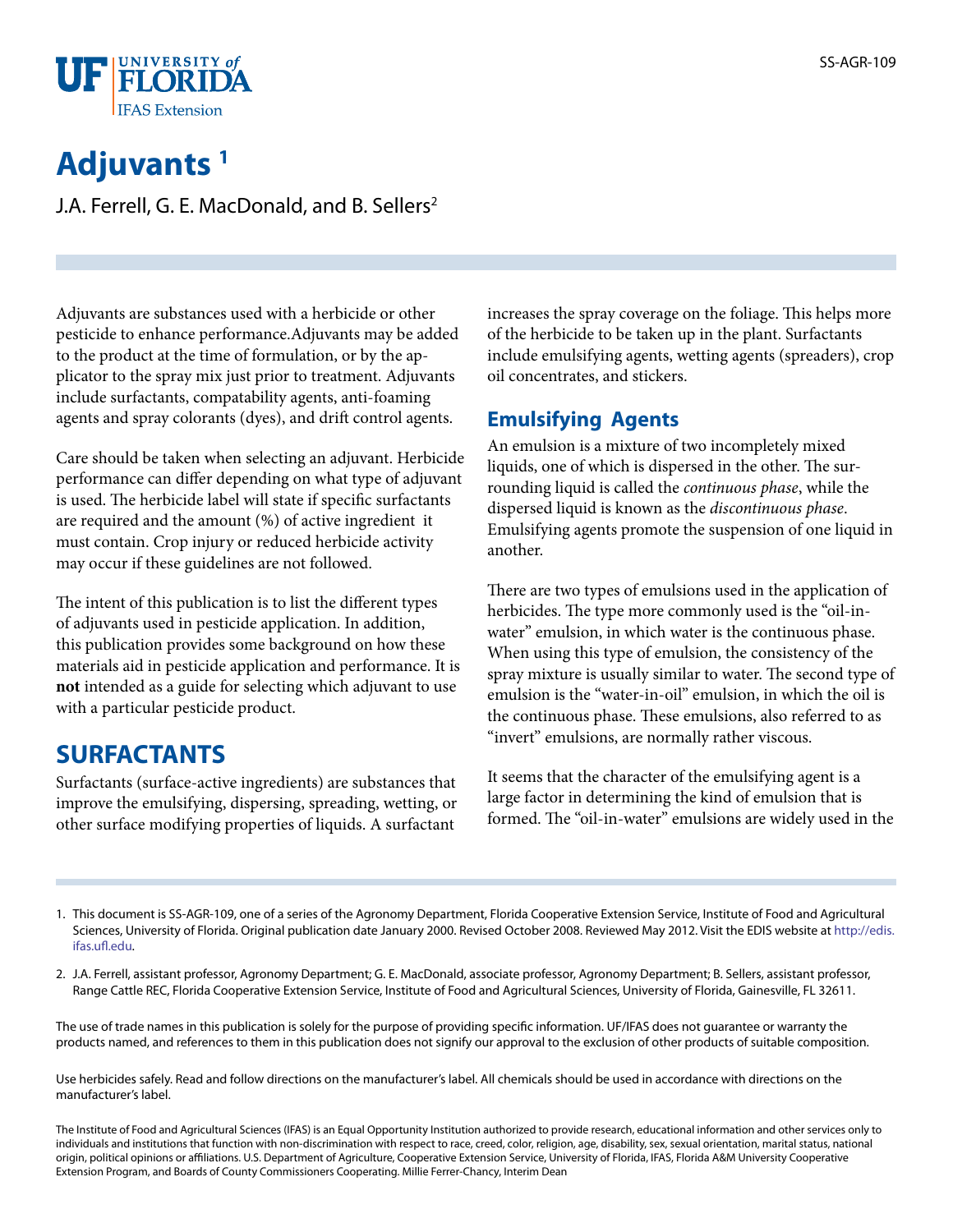formulation of herbicides to aid in getting an oil-soluble herbicide dispersed in a water mixture so that the active ingredient may be applied as a water spray. Invert emulsions are used to aid in drift control, to improve resistance of the herbicide treatment to the effects of weather (rain), to improve accuracy of delivery of the herbicide, and to enhance herbicide activity.

#### **Wetting Agents (Spreaders)**

Wetting agents or spreaders are added to spray mixtures to decrease the surface tension of the mixture, causing a larger portion of each spray droplet to come into contact with the surface of the vegetation. This is done to increase the coverage and thus the effectiveness of the herbicide, although in some cases it may alter herbicide selectivity.

There are four types of spreaders available: anionic, cationic, nonionic, and amphoteric. Anionic and cationic surfactants have electrical charges in water while nonionic surfactants do not have an overall electrical charge. Amphoteric may have positive or negative charges depending on the pH of the solution. Be sure that the type, if any, recommended in the herbicide label is selected. Most herbicides will recommend the use of a non-ionic type surfactant.

### **Crop Oil Concentrates**

A crop oil concentrate refers to products that contain 80 to 85% petroleum or vegetable oil plus 15 to 20% surfactant and emulsifiers. An emulsifiable oil generally refers to products that contain about 98% oil and 1 to 2% emulsifiers. This group is often called nonphytotoxic oils and phytobland oils.

### **Silicone Surfactants**

Silicone surfactants are silicone-based and provide a tremendous reduction in water surface tension at very low concentrations. Typical concentrations range from 0.10 to 0.25% on a volume/volume basis.

#### **Stickers**

Stickers are adjuvants that cause the herbicide to adhere to the plant foliage. They prevent runoff of the spray mixture from the target vegetation. By increasing the amount of spray remaining in contact with the vegetation and increasing the contact time of the herbicide, the desired result is an increase in the effectiveness of a herbicide application.

#### **Surfactant Selection**

The numerous types of surfactants available often lead to confusion. The following suggestions will aid in selecting a suitable surfactant:

Purchase a surfactant specifically manufactured and marketed for agricultural use. This is the case particularly for non-ionic surfactants, where only those sold specifically for pesticide use should be used.

- 1.Purchase a surfactant on the basis of percentage active ingredient. For example, it is less profitable to purchase a product with 10% active ingredient at \$4/gal than it is to purchase a product with 85% active ingredient at \$12/gal.
- 2.Isopropyl alcohol or water should not be considered as active ingredients. If the label on the container does not specifically state the percentage active ingredient in the container, ask the dealer for this information.
- 3.Products manufactured for household use should not be used with herbicides.
- 4.Be careful with claims that a surfactant may cost more, but can be used at lower concentrations than with conventional surfactants. Evidence does not exist that there is any one particular surfactant being marketed that is so effective that rates may be reduced and still obtain normal control.
- 5.Ignore claims such as: *the surfactant contains a silicone or some other agent that will help keep the spray equipment clean*, or *the surfactant increases water pentration into the soil*, or *the use of the surfactant will increase root penetration and nutrient uptake by the crop*.
- 6.There are no "miracle" surfactants. There are none that perform substantially better that justify a significant price increase.
- 7.Some products are recommended to be used with certain surfactants. Consult the label for the approved list.

# **COMPATIBILITY AGENTS**

These adjuvants are used to aid in the suspension of herbicides when they are combined with other pesticides or fertilizers. They are used primarily when the carrier solution is a liquid fertilizer.